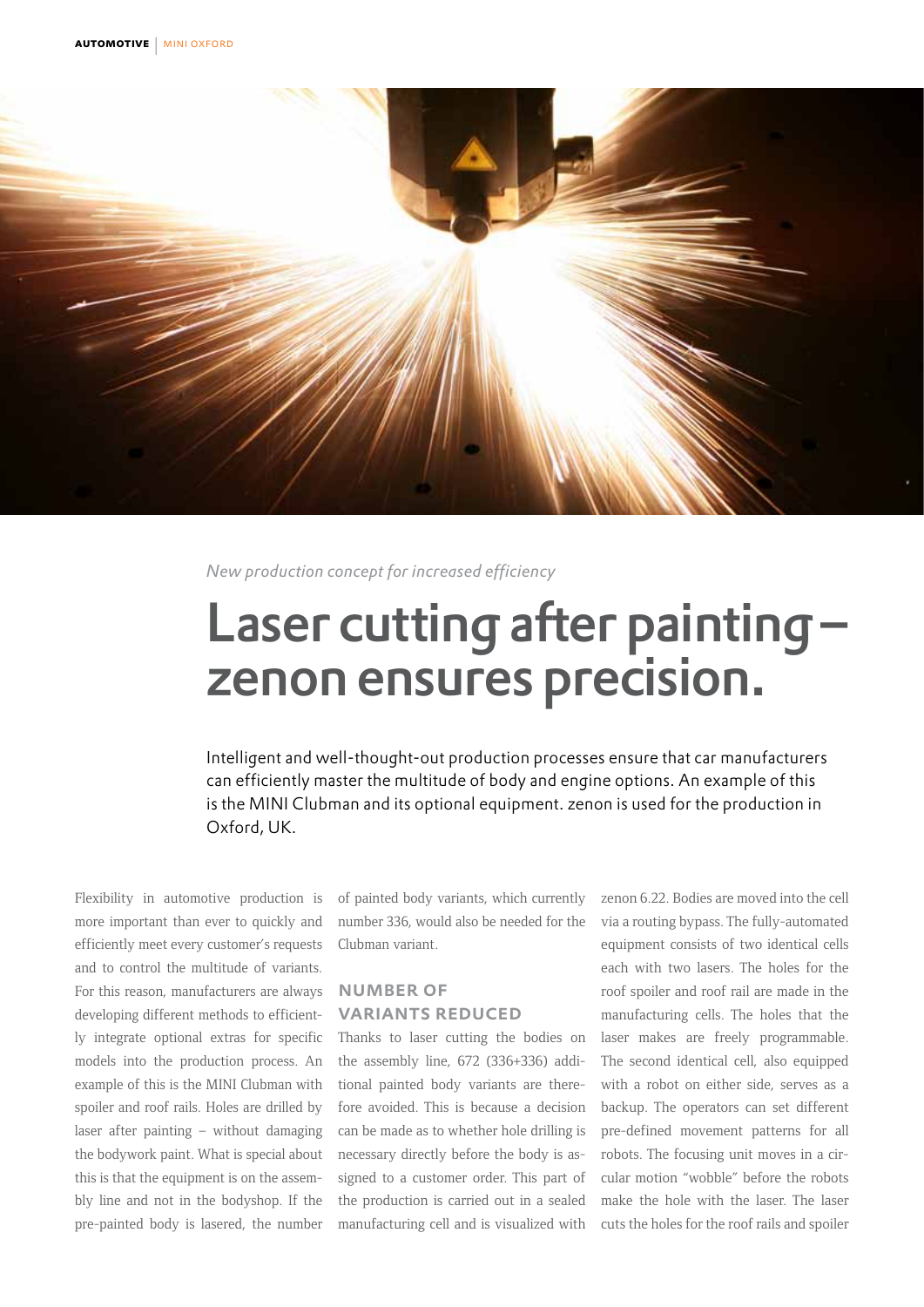

*Two identical manufacturing cells with two lasers each drill the holes for the roof rails or roof spoiler into the painted body of the MINI Clubman.*

into the painted body during the "wobble" movement. Thanks to the thermo sublimation process, heat does not enter into the bodywork as a result of the laser action; rather solid materials are turned directly into gas and the paint remains unblemished. zenon displays this stage of production in full. Each of the two manufacturing cells and the conveying technology are equipped with a Simatic S7 controller. The conveyor technology is equipped with two direct control panels with 15" displays. In addition, each manufacturing cell has a 19" panel, which is fitted outside the cell. The user therefore always has an overview of the process in the sealed cell. Three cameras are integrated into zenon and observe the laser process – two fixed for observation and one controllable with the highest resolution for initiation and optimization.

#### completely automated manufacturing cells

The installation of the pilot equipment was demanding for the BMW team not only in terms of technical issues but also in terms of logistical issues: the equipment had to be constructed directly above the conveyor, which was only possible when production was not taking place. With this laser equipment, the team also introduced a new standard for control technology throughout the factory in Oxford, which is being used throughout the BMW Group. "RPA" stands for "Referenz-Prozessanlage" (Reference Process Equipment). This control standard describes the hardware and software construction of automated equipment, but also the screen projection defined by the zenon software including the necessary interfaces. This includes pre-defined standard functions selecting the type of operation, information systems or diagnosis tools. The standard is used for conveyor and process equipment of all types. Employees of the BMW Group from Munich, Regensburg, Dingolfing and Leipzig developed this standard for use throughout their factories. The new standard enables unified, cross-factory support of equipment control and simplifies its operation and maintenance. The facility has now been in operation in production since September 2008 and has increased the standard of production and the process stability required from the start. FFT EDAG developed the manufacturing cells, the laser comes from Rofin and the screen editing solution comes from Perceptron. Autotech supplies the conveying equipment.

### WELL THOUGHT-OUT, homogenous overall system

An overview of both manufacturing cells is displayed clearly in the application's start screen. The menus provide the option of checking or changing the different types of operation or to look at the body, conveyor line or individual manufacturing cells in detail. All necessary information such as type of vehicle, body data, manufacturing parameters and the choice of program are sent to zenon when the painted body enters the manufacturing cell, in order to operate the equipment safely and to monitor the processes. As the painted body goes into the cell, it is positioned and the exact position is measured. The cell is then completely closed, the robots position the lasers on the programmed positions and then the laser can carry out its work. When all desired holes have been made, the body is transported out of the manufacturing cell. This process can also be carried out by the backup cell if the first cell needs to be reconditioned or has a fault.

#### zenon – the excellent software basis

Commencing from the starting screen, the user can choose be-